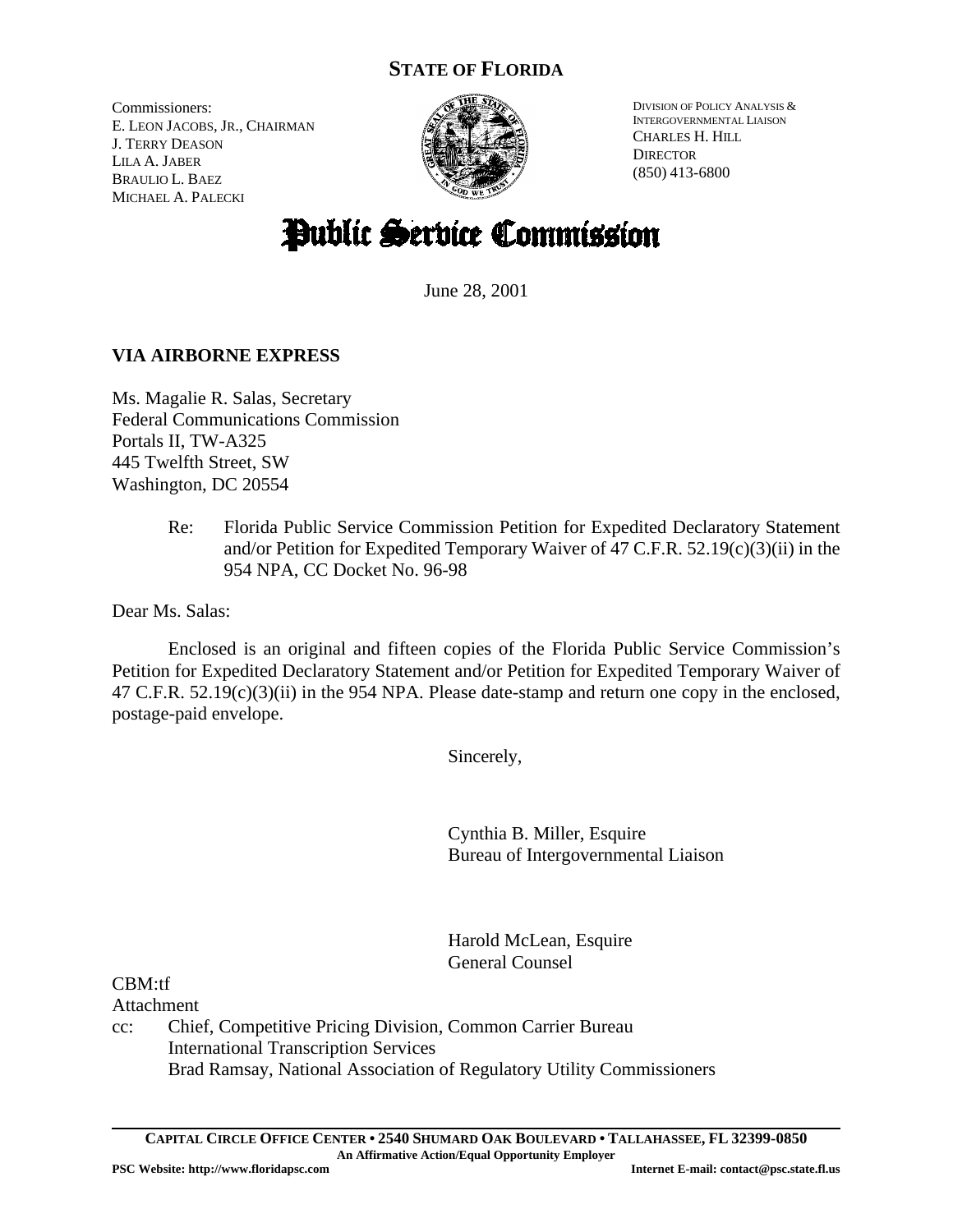#### **BEFORE THE FEDERAL COMMUNICATIONS COMMISSION WASHINGTON, D.C. 20554**

| In the Matter of                                          |  |  |  |
|-----------------------------------------------------------|--|--|--|
|                                                           |  |  |  |
| Florida Public Service Commission                         |  |  |  |
| Petition for Expedited Declaratory                        |  |  |  |
| Statement and/or Expedited Petition ) CC Docket No. 96-98 |  |  |  |
| for Temporary Waiver of 47 C.F.R.                         |  |  |  |
| Section $52.19(c)(3)(ii)$ in the                          |  |  |  |
| 954 NPA                                                   |  |  |  |

#### **FLORIDA PUBLIC SERVICE COMMISSION PETITION FOR EXPEDITED DECLARATORY STATEMENT AND/OR PETITION FOR EXPEDITED TEMPORARY WAIVER OF 47 C.F.R. 52.19(c)(3)(ii) IN THE 954 NPA**

Pursuant to Rule 1.2 of the Federal Communications Commission (FCC) Rules (47 C.F.R. 1.2), the Florida Public Service Commission (FPSC) seeks a declaratory ruling to remove uncertainty. In the alternative, the FPSC seeks a temporary waiver of 47 C.F.R. 52.19(c)(3)(ii) in the 954 numbering plan area (NPA).

By Order No. PSC-00-1937-PAA-TL, issued October 20, 2000, in Docket No. 990457-TL, the FPSC approved a relief plan for the 954 area code. The North American Numbering Plan Administrator (NANPA) subsequently assigned 754 as the new area code for relief of the 954 NPA. The FPSC withheld approval of implementation dates pending the outcome of the various number conservation measures which included a 954 NPA number pooling trial that was implemented January 22, 2001. The FPSC directed the Local Exchange Companies in the affected area codes to jointly file a notice to inform the FPSC of the outcome of various number conservation measures and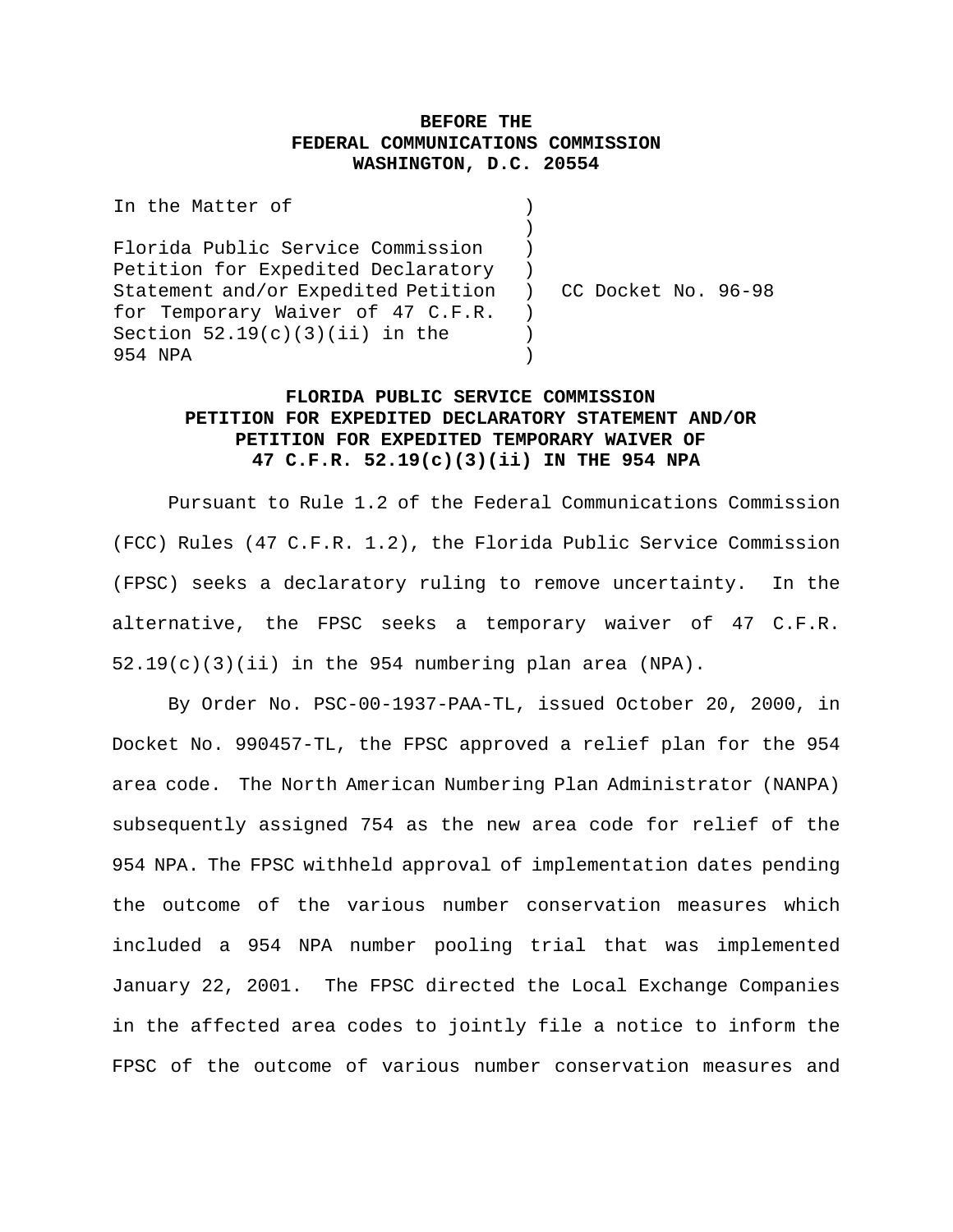Florida Public Service Commission CC Docket No. 96-98 Page 3 recommend, no later than October 1, 2001, the permissive and mandatory dialing periods.

On March 22, 2001, NANPA advised the FPSC that a critical situation has been uncovered in the 954 and 561 NPAs. NANPA stated that due to certain established extended area service (EAS) routes between the 954 NPA and the 561 NPA, the Coral Springs, Deerfield Beach, Pompano Beach, and Fort Lauderdale rate centers in the 954 NPA had only 14 NXXs available for assignment out of the possible 119 NXX codes remaining in the 954 NPA. NANPA also advised the FPSC that due to the EAS calling scopes across NPA boundaries, the Delray Beach and Boca Raton rate centers in the 561 NPA had only 6 NXXs available for assignment out of the possible 143 NXX codes remaining in the 561 NPA. These situations are due to the number of codes protected for seven-digit dialing.

Because of this critical situation, NANPA held an industry teleconference on April 10, 2001, to re-address the current 954 and 561 NPA rationing procedures approved by the industry. During that teleconference, the industry approved, by consensus, a new rationing plan for the Delray Beach and Boca Raton rate centers in the 561 NPA of one code per month for the six remaining available NXX codes that are available for these two rate centers. The Industry also approved, by consensus, a new rationing plan for the Coral Springs, Deerfield Beach, Pompano Beach, and Fort Lauderdale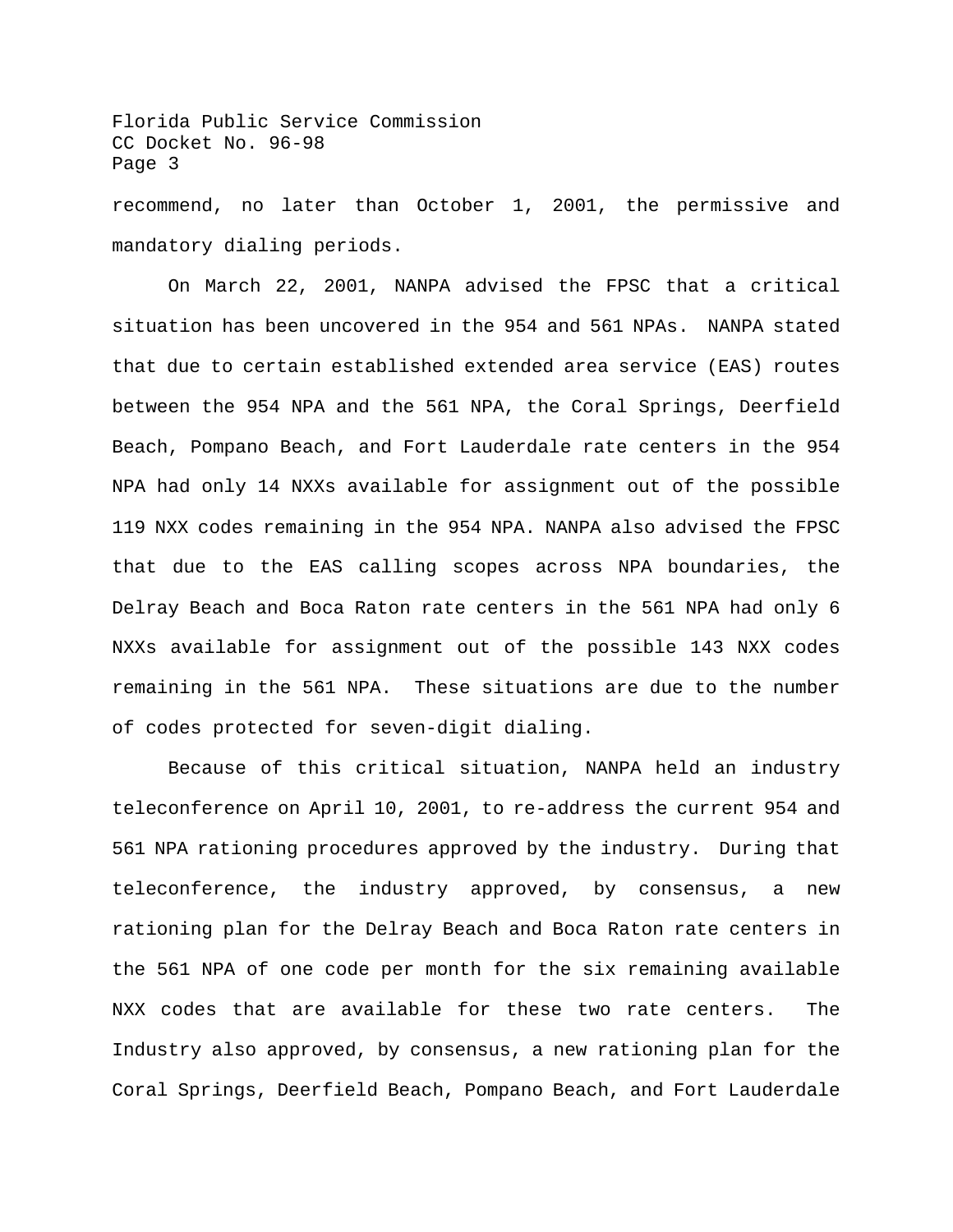Florida Public Service Commission CC Docket No. 96-98 Page 4 rate centers of two codes per month for the remaining available NXX codes that are available for these two rate centers.

Also on April 10, 2001, carriers in the affected areas filed a petition with the FPSC to establish implementation dates for the 954 area code. In that petition, the carriers suggested two options that would eliminate the code conflicts, allow carriers access to numbering resources, and minimize any potential technical problems: (1) the FPSC could change the EAS dialing from 7 to 1+10-digit dialing, or (2) the FPSC could implement the overlay relief plan adopted in Order No. PSC-00-1397-PAA-TL.

Option one (changing the EAS dialing from 7 to 1+10-digit dialing) would require customers in the affected EAS areas to switch from 7 to 1+10-digit dialing, and then change back to 10 digit dialing once the new 754 overlay is implemented. The FPSC believes that this option is unacceptable because the multiple dialing changes would be completed within a very short time frame and it would create excessive consumer confusion.

Option two (implementing the new 754 overlay immediately), the industry's consensus choice, would implement the new 754 overlay in two phases. Phase one would implement 7 to 10-digit permissive dialing within Broward County for the 954 area code as well as implement the 754 NPA on a mandatory 10-digit basis at the same time. Phase two would implement permissive 7 or 10-digit dialing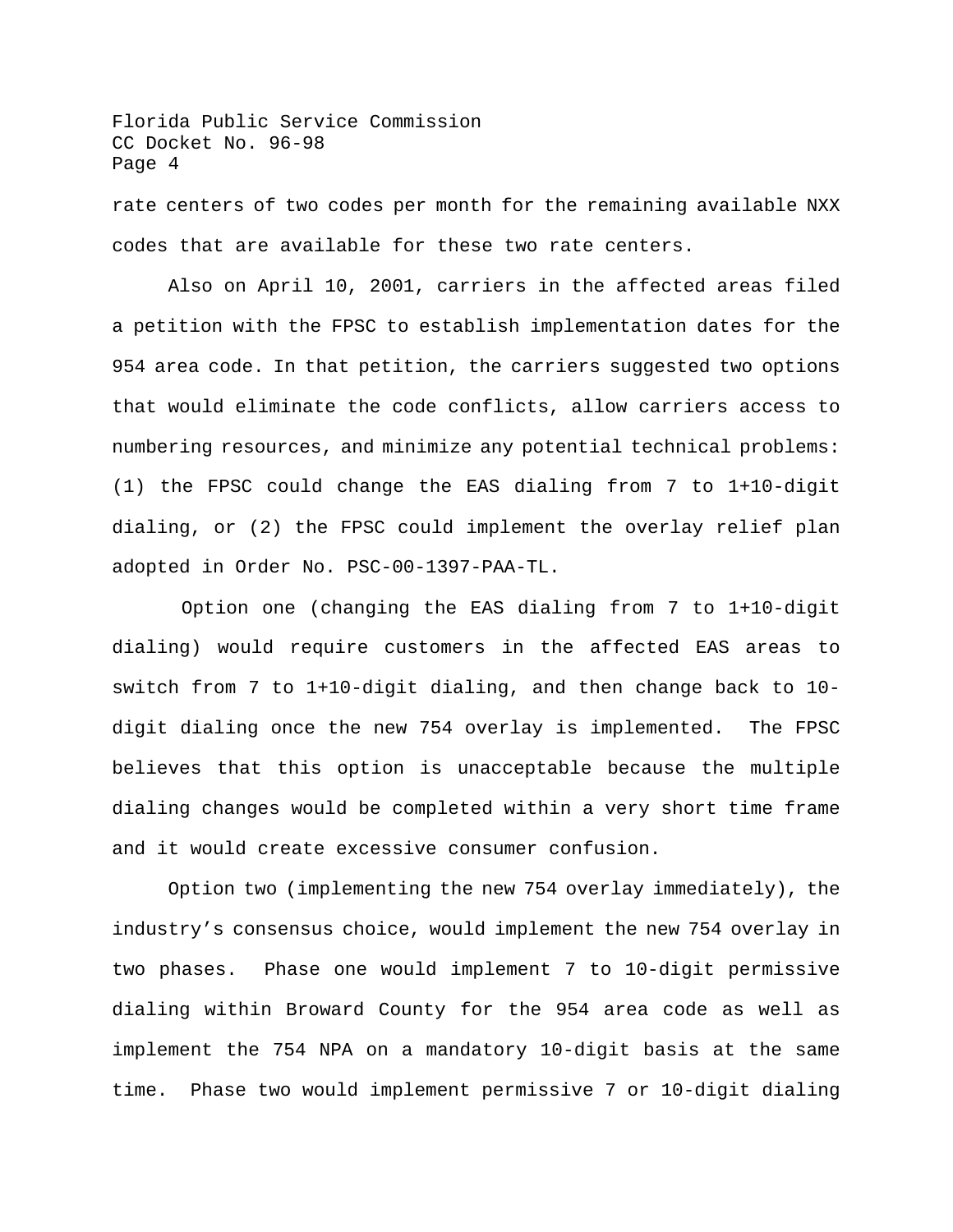Florida Public Service Commission CC Docket No. 96-98 Page 5 for the 954/754-561 EAS routes, with later 10-digit mandatory dialing for these EAS routes between Broward and Palm Beach Counties.

The FPSC approved Option two of the industry's consensus proposal at its June 12, 2001, Agenda Conference. The FPSC believes that this action will provide the most practical, expeditious, and least disruptive solution to a critical situation existing in the 954 and 561 NPAs. Although 47 C.F.R. 52.19(c)(3)(ii) states "No area code overlay may be implemented unless there exists, at the time of implementation, mandatory ten-digit dialing for every telephone call within and between all area codes in the geographic area covered by the overlay area code," the FPSC believes that its June 12, 2001, vote is not inconsistent with this rule.

The FCC's intent behind requiring ten-digit dialing when an NPA overlay is activated is to ensure that competition is not deterred as a result of local dialing disparity.<sup>1</sup> According to the FCC, absent mandatory ten-digit dialing, customers will be deterred from choosing competitors to the incumbent because the incumbent's customers, most of whom have telephone numbers in the old NPA, can dial seven digits to call other users in the old NPA, while the competitor's customers will be mostly assigned numbers in the new

<sup>1</sup> *Local Competition Second Report and Order*, 11 FCC Rcd at 19518-19. The Commission reaffirmed this rationale in the *Third Reconsideration, Local Competition Second Report and Order*, 14 FCC Rcd at 17990-96.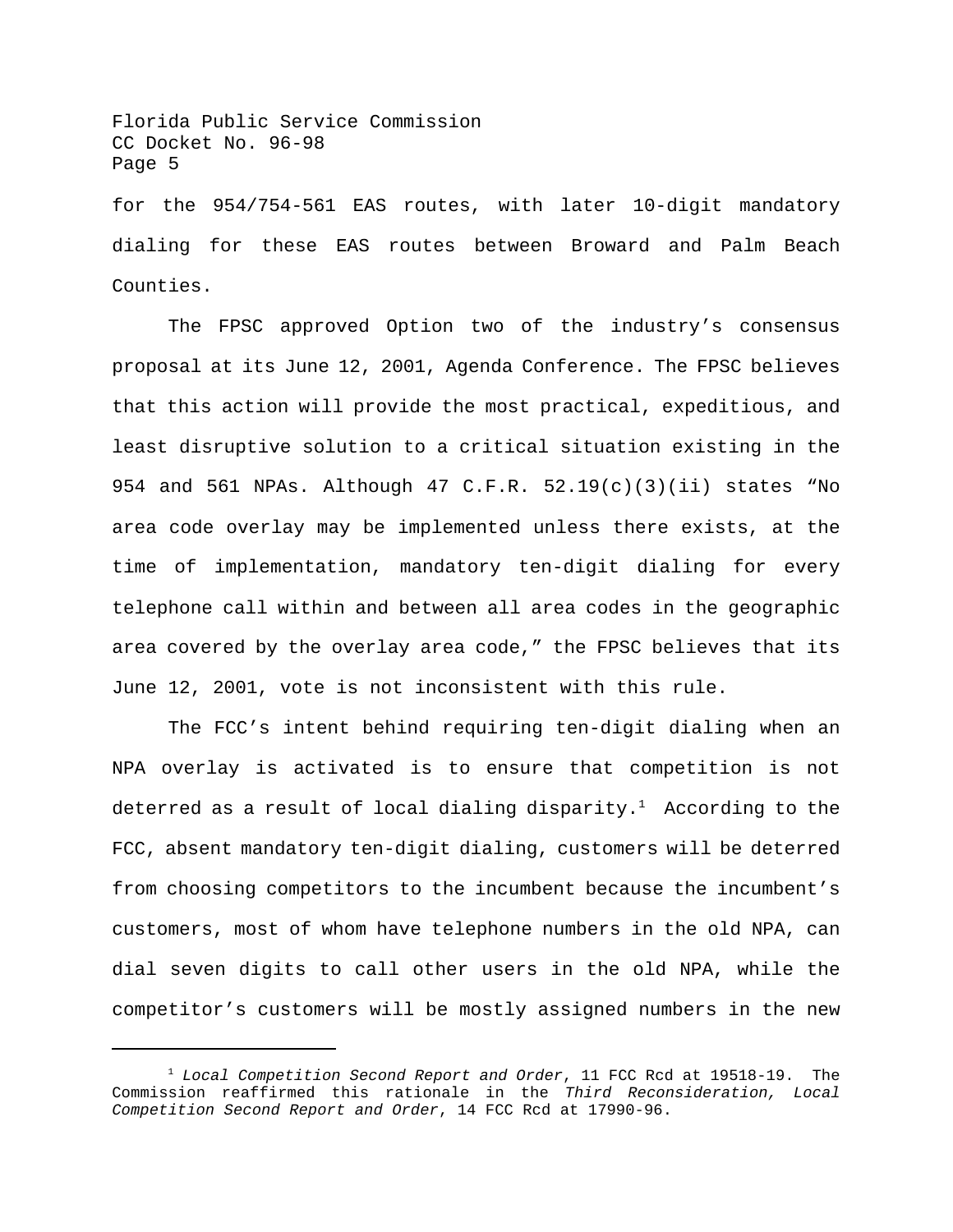Florida Public Service Commission CC Docket No. 96-98 Page 6 overlay NPA, and will have to dial ten digits to reach a telephone user in the old  $code.^2$ 

The FPSC's decision to implement the 754 NPA overlay with mandatory 10-digit dialing, while simultaneously implementing 7 or 10-digit permissive dialing in the 954 NPA, is clearly not to hinder competition, but rather to provide needed numbering resources in this area as soon as possible. The industry reached a consensus that the best relief plan under the circumstances is to implement 7 or 10-digit permissive dialing in the 954 NPA, while simultaneously implementing 10-digit mandatory dialing in the 754 NPA. As mentioned above, the FPSC agreed with the industry through its vote at the June 12, 2001, agenda conference. The FPSC, therefore, respectfully requests a declaratory ruling that this temporary action is not inconsistent with 47 C.F.R. 52.19(c)(3)(ii).

If, however, the FCC believes that implementing the 754 NPA overlay with mandatory 10-digit dialing for the 754 NPA, while concurrently having 7 to 10-digit permissive dialing in the underlying 954 NPA may be inconsistent with 47 C.F.R.  $52.19(c)(3)(ii)$ , the FPSC requests a temporary waiver of 47 C.F.R.  $52.19(c)(3)(ii)$  in the 954 NPA. The FPSC believes that a temporary

<sup>2</sup> *Local Competition Second Report and Order*, 11 FCC Rcd at 19518-19.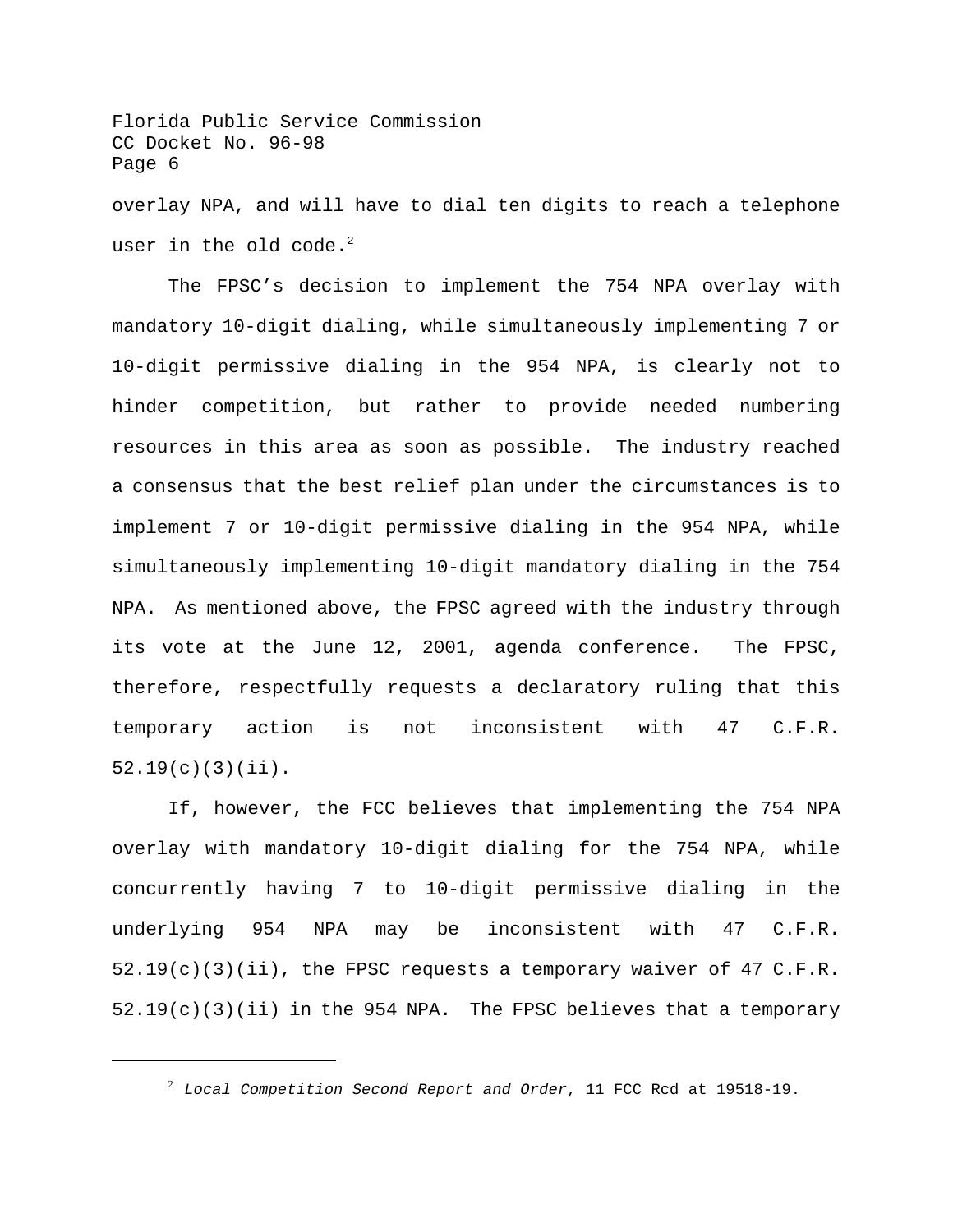Florida Public Service Commission CC Docket No. 96-98 Page 7

eight-month waiver would provide the necessary time frame to conduct a 7 to 10-digit permissive dialing period in the 954 NPA, while having mandatory 10-digit dialing for the 754 overlay. This eight-month time frame would allow the alarm industry sufficient time to make the necessary changes to its systems, provide the necessary consumer education, and furnish carriers with necessary numbering resources.

The FCC Common Carrier Bureau (CCB) previously has considered three requests for waiver of the ten-digit dialing requirement. The CCB denied two requests from state public utility commissions for a permanent waiver of the ten-digit dialing requirement in the case of the activation of an overlay NPA,<sup>3</sup> and granted one.<sup>4</sup> In both cases where it denied waiver requests, the CCB did, however, grant temporary delays of seven and eight months for implementing ten-digit dialing, citing three factors: (1) insufficient time to adjust telecommunications networks for the change to ten-digit

 $^3$  Pennsylvania Public Utility Commission Petition for Expedited Waiver of 47 CFR Section 52.19 for Area Code 412 Relief, DA 97-675, *Memorandum Opinion and Order*, 12 FCC Rcd 3783 (CCB 1997) (*Pennsylvania Order*); New York Department of Public Service Petition for Expedited Waiver of 47 CFR Section 52.19(c)(3)(ii), *Order*, DA 98-1434, 13 FCC Rcd 13491 (CCB 1998) (*New York Order*).

<sup>4</sup> Public Utility Commission of Texas Petition for Expedited Waiver of 47 CFR Section 59.12(c)(3)(ii) for Area Code Relief, DA 98-2141, *Memorandum Opinion and Order*, 13 FCC Rcd 21798 (CCB 1998) (*Texas Order*). In the *Texas Order*, the Bureau observed that the Texas commission did not finalize area code relief plans until shortly before exhaust, and consequently, only five months remained in which to prepare customers for the change in local dialing patterns and to program alarm equipment. *Id.* at para. 8.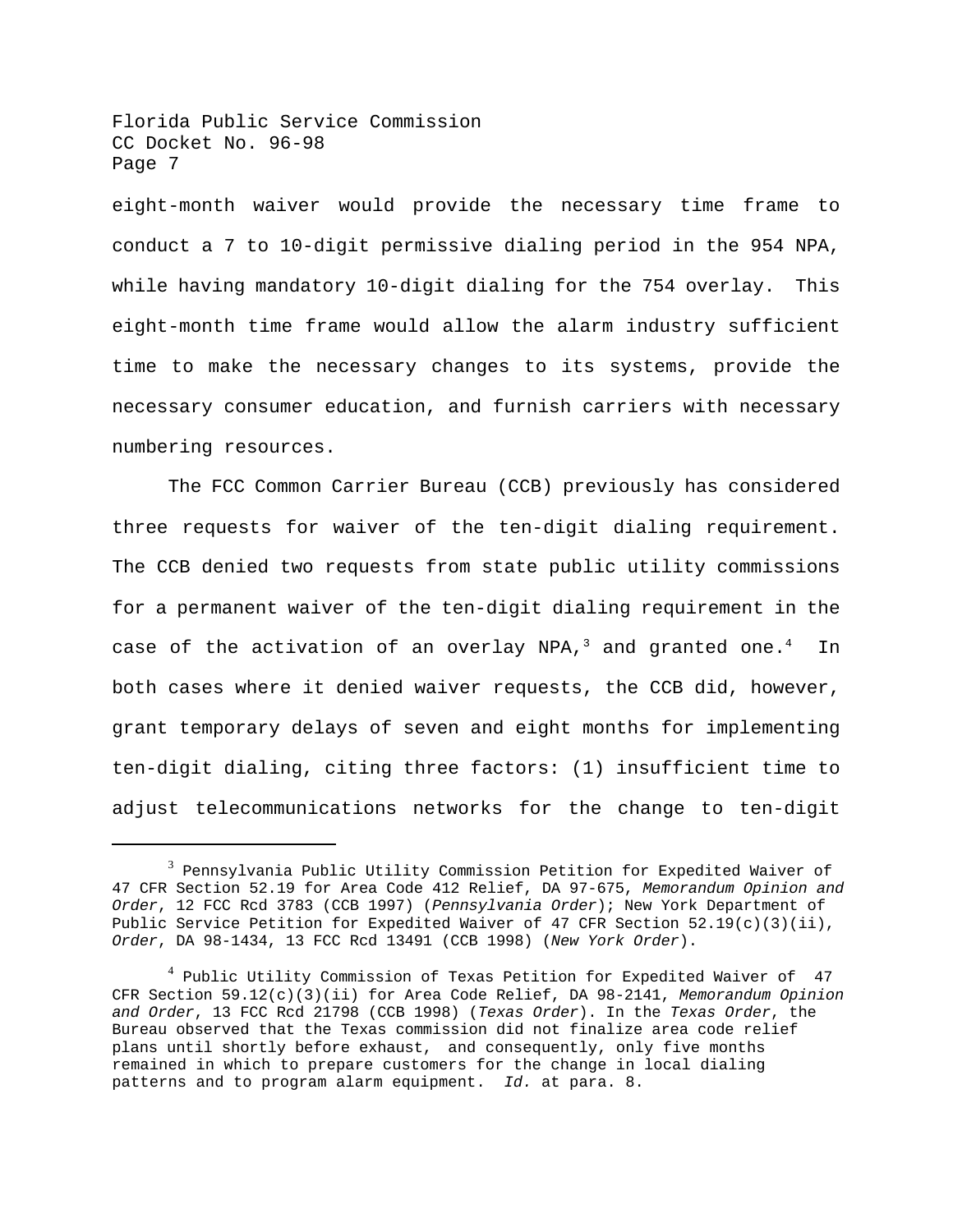Florida Public Service Commission CC Docket No. 96-98 Page 8 dialing; $5$  (2) insufficient time to educate customers to the change in dialing patterns;<sup>6</sup> and (3) conditions relating to geographic uniformity in the areas affected that weighed in favor of a temporary delay.<sup>7</sup>

In conclusion, the FPSC believes that unforeseen "special circumstances" have occurred in the 954 NPA, and that immediate action is imperative. Therefore, the FPSC requests a declaratory ruling that temporary implementation of the 754 NPA overlay with mandatory 10-digit dialing for the 754 NPA, with concurrent 7 to 10-digit permissive dialing in the underlying 954 NPA, in this instance, is not inconsistent with  $47$  C.F.R.  $52.19(c)(3)(ii)$ . In the alternative, we ask for a temporary eight-month waiver of this rule for the 954 NPA.

Expedited treatment of this petition is imperative in order to provide necessary numbering resources in the 561 and 954 NPAs. It is estimated that only a six-month supply of numbers is available in the Delray Beach and Boca Raton rate centers of the 561 NPA (one per month rationing), and a seven-month supply of numbers is

<sup>5</sup>  *Pennsylvania Order* at para. 25 (granting an approximately seven-month delay to implement ten-digit dialing after area code overlay). *See also New York Order* at para. 16 (granting an approximately eight-month delay to implement tendigit dialing after area code overlay).

<sup>6</sup>  *Pennsylvania Order* at para. 25, *New York Order* at para. 16.

<sup>7</sup>  *New York Order* at para 15.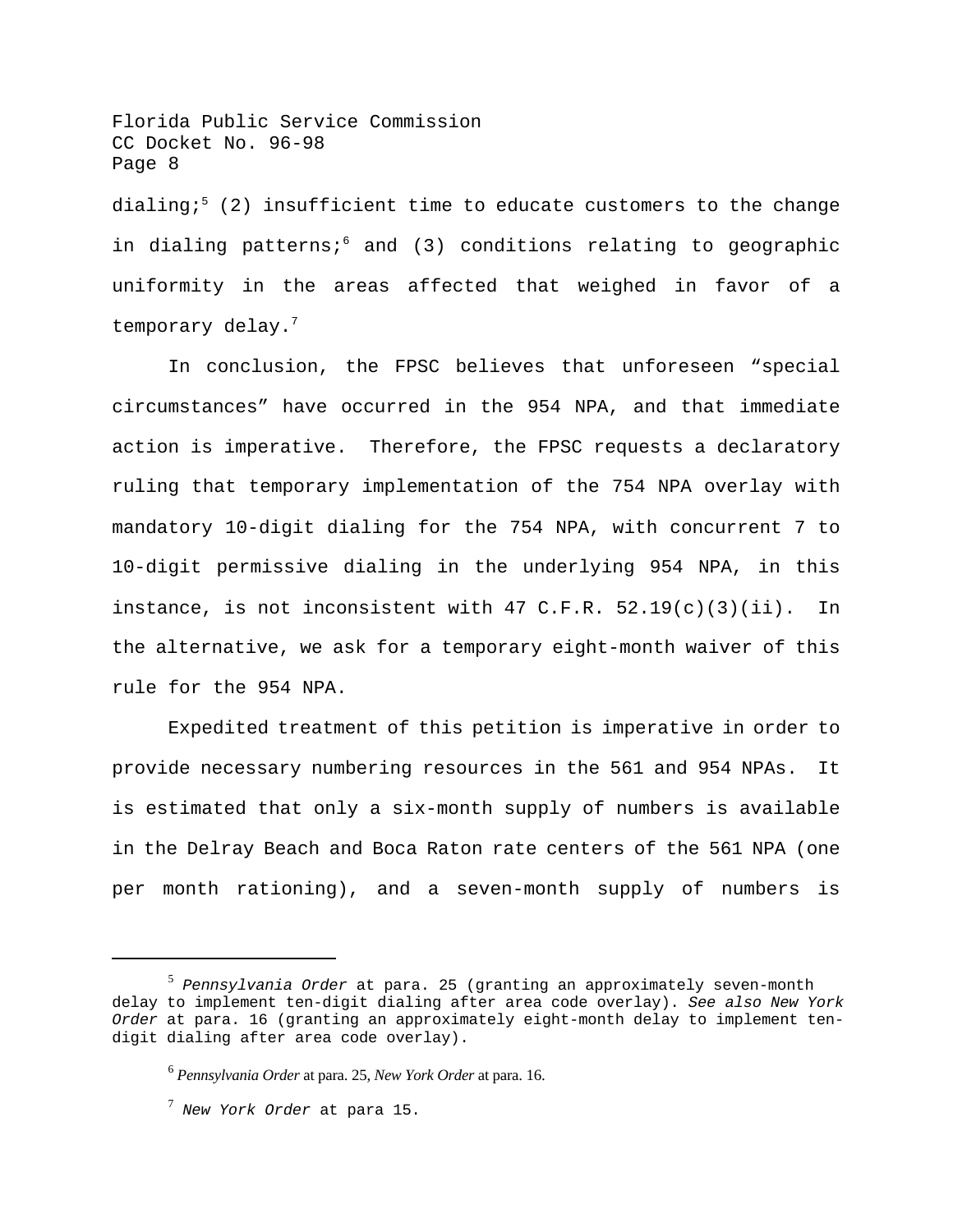Florida Public Service Commission CC Docket No. 96-98 Page 9 available in the Coral Springs, Deerfield Beach, Pompano Beach, and Fort Lauderdale rate centers (two per month rationing).

Immediate action by the FCC is essential to prevent carriers, and ultimately, the citizens of Florida, from running out of telephone numbers in the 561 and 954 NPAs. We, therefore, respectfully request that the FCC take action on this petition by September 1, 2001. If the FCC fails to make a decision by that date, the FPSC will have no other option than to proceed and require carriers to implement the FPSC decision made at the June 12, 2001, agenda conference to provide numbering resources to carriers, and ultimately the citizens of the State of Florida.

WHEREFORE, the FPSC petitions the FCC for this expedited declaratory statement and/or petition for expedited temporary waiver of 47 C.F.R.  $52.19(c)(3)(ii)$  in the 954 NPA. The FPSC seeks a ruling by September 1, 2001.

Respectfully submitted,

CYNTHIA B. MILLER Bureau of Intergovernmental Liaison (850) 413-6082

\_\_\_\_\_\_\_\_\_\_\_\_\_\_\_\_\_\_\_\_\_\_\_\_\_\_\_\_\_\_\_

\_\_\_\_\_\_\_\_\_\_\_\_\_\_\_\_\_\_\_\_\_\_\_\_\_\_\_\_\_\_\_

HAROLD A. McLEAN General Counsel (850) 413-7286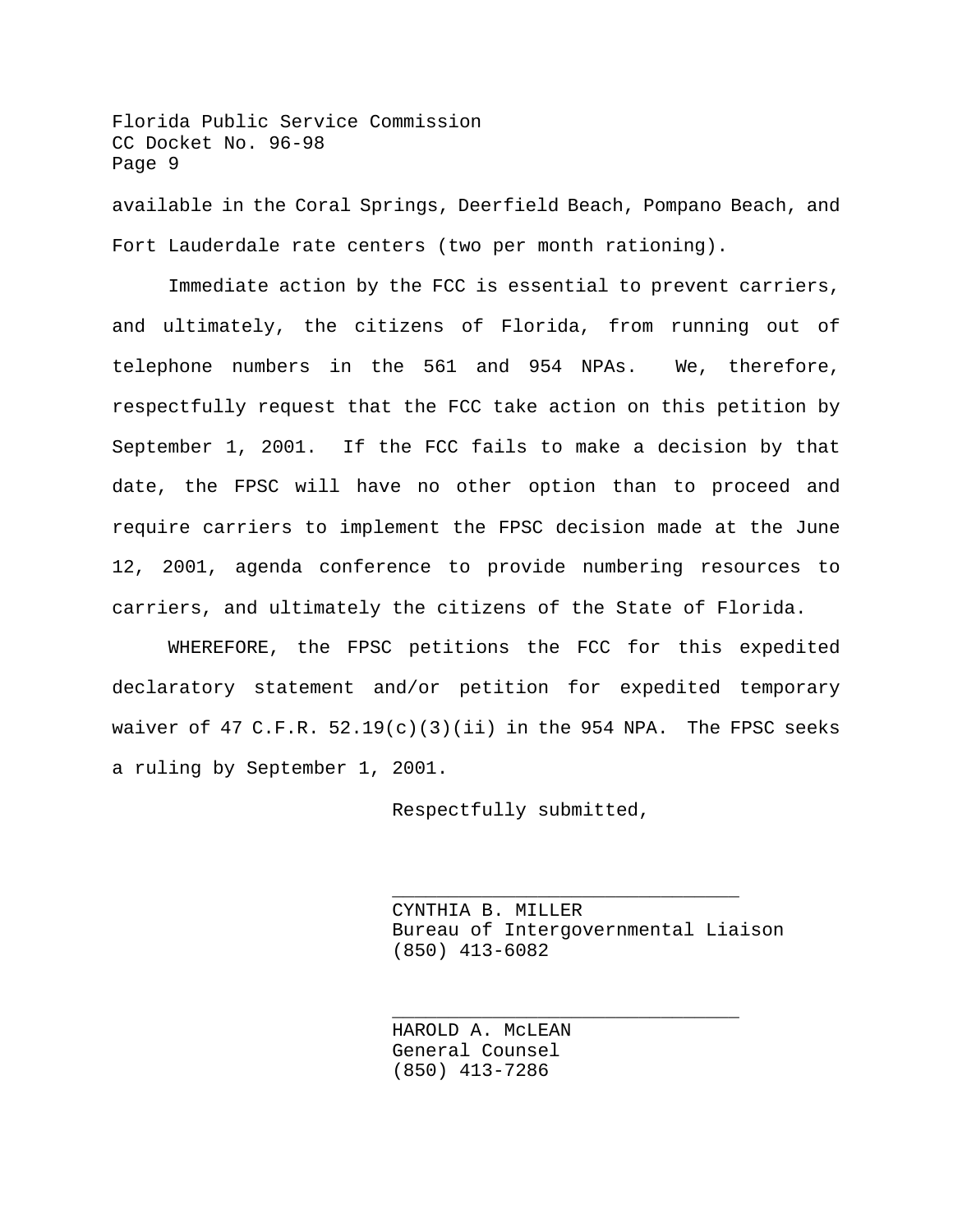Florida Public Service Commission CC Docket No. 96-98 Page 10

> FLORIDA PUBLIC SERVICE COMMISSION 2540 Shumard Oak Boulevard Tallahassee, Florida 32399-0850

DATED: June 28, 2001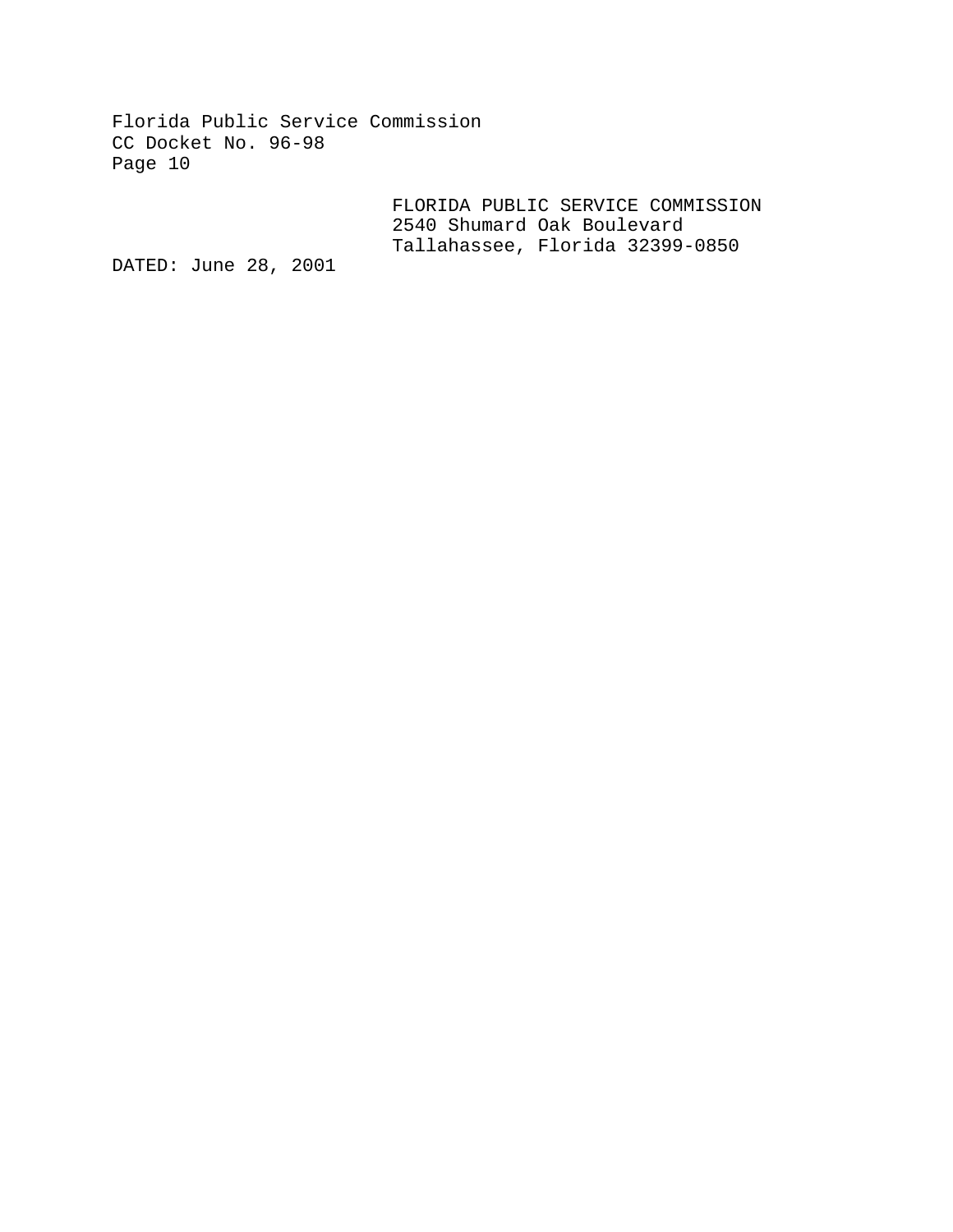#### **Certificate of Service**

I HEREBY CERTIFY that a true and correct copy of the foregoing petition of the Florida Public Service Commission will be sent this date to the parties on the attached service list.

J.

Cynthia B. Miller, Esquire Bureau of Intergovernmental Liaison

DATED: June 28, 2001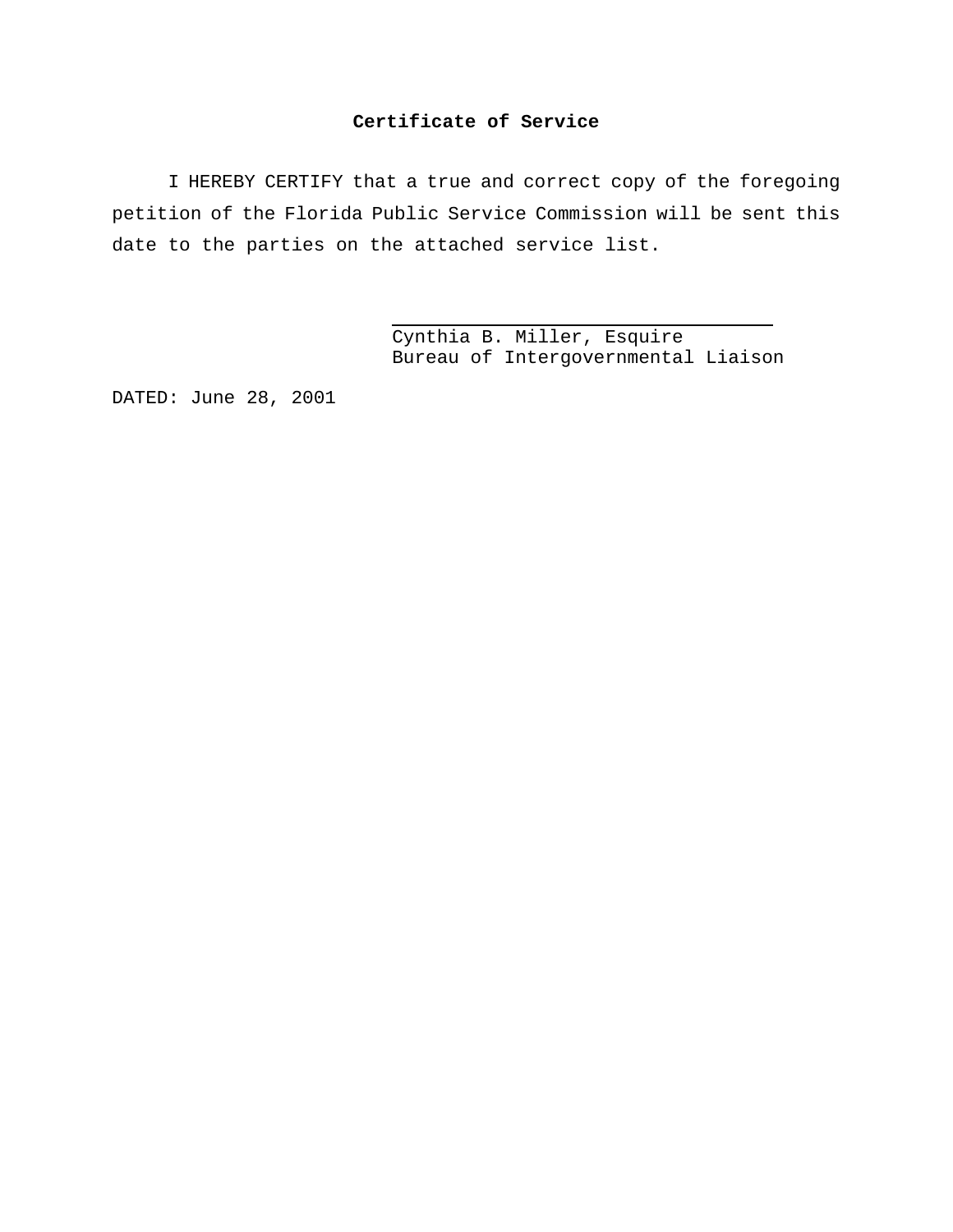#### SERVICE LIST

The Honorable Michael K. Powell, Chairman Federal Communications Commission 445 Twelfth Street, SW - 8th Floor Room 8-A204C Washington, DC 20554

The Honorable Susan Ness, Commissioner Federal Communications Commission 445 12th, SW - 8th Floor Room 8-B115H Washington, DC 20554

International Transcription Services, Inc. 445 - 12th Street SW, Suite CY B400 Washington, DC 20554

Ms. Dorothy Attwood, Chief Common Carrier Bureau Federal Communications Commission 445 12th Street, SW, Room F-C450 Washington, DC 20554

Jonathan Askin, Esquire The Association for Local Telecom.Services 888 17th Street, NW - Suite 900 Washington, DC 20006

Robert J. Aamoth, Todd D. Daubert Kelly Drye & Warren, LLP 1200 19th Street, NW - Fifth Floor Washington, DC 20036

Mr. Mark C. Roseblum Richard H. Rubin AT&T Corporation 295 North Maple Avenue Basking Ridge, NJ 07920

Jonathan B. Banks, Richard M. Sbaratta BellSouth Corporation 1133 21st Street, NW, Suite 900 Washington, D.C. 20036

Richard A. Askoff National Exchange Carrier Association 80 South Jefferson Road Whippany, NJ 07981

The Honorable Harold Furchtgott-Roth, Commissioner Federal Communications Commission 445 Twelfth Street, SW - 8th Floor Room 8-A302C Washington, DC 20554

The Honorable Gloria Tristani, Commissioner Federal Communications Commission 445 Twelfth Street, SW - 8th Floor Room 8-C302C Washington, DC 20554

Chief Competitive Pricing Division Federal Communications Commission 445 12th Street, SW, T.W. A225 Washington, DC 20554

Anna M. Gomez, Chief Network Services Division Federal Communications Commission 445 12th Street SW Washington, DC 20554

Richard S. Whitt, Cristin L. Flynn WorldCom, Inc. 1801 Pennsylvania Avenue, NW Washington, DC 20006

Competitive Telecommunications Association 1900 M Street, NW, Suite 800 Washington, D.C. 20036

Peter D. Keisler, James P. Young C. Frederick Beckner, III Sidley & Austin 1722 I Street, NW Washington, DC 20006

Russell M. Blau, Joshua M. Bobeck El Past Networks LLC Swindler Berlin Shereff-Friedman, LLP 3000 K Street, NW - Suite 300 Washington, DC 20007-5116

Lawrence G. Malone, General Counsel NYS Department of Public Service Three Empire State Plaza Albany, NY 12223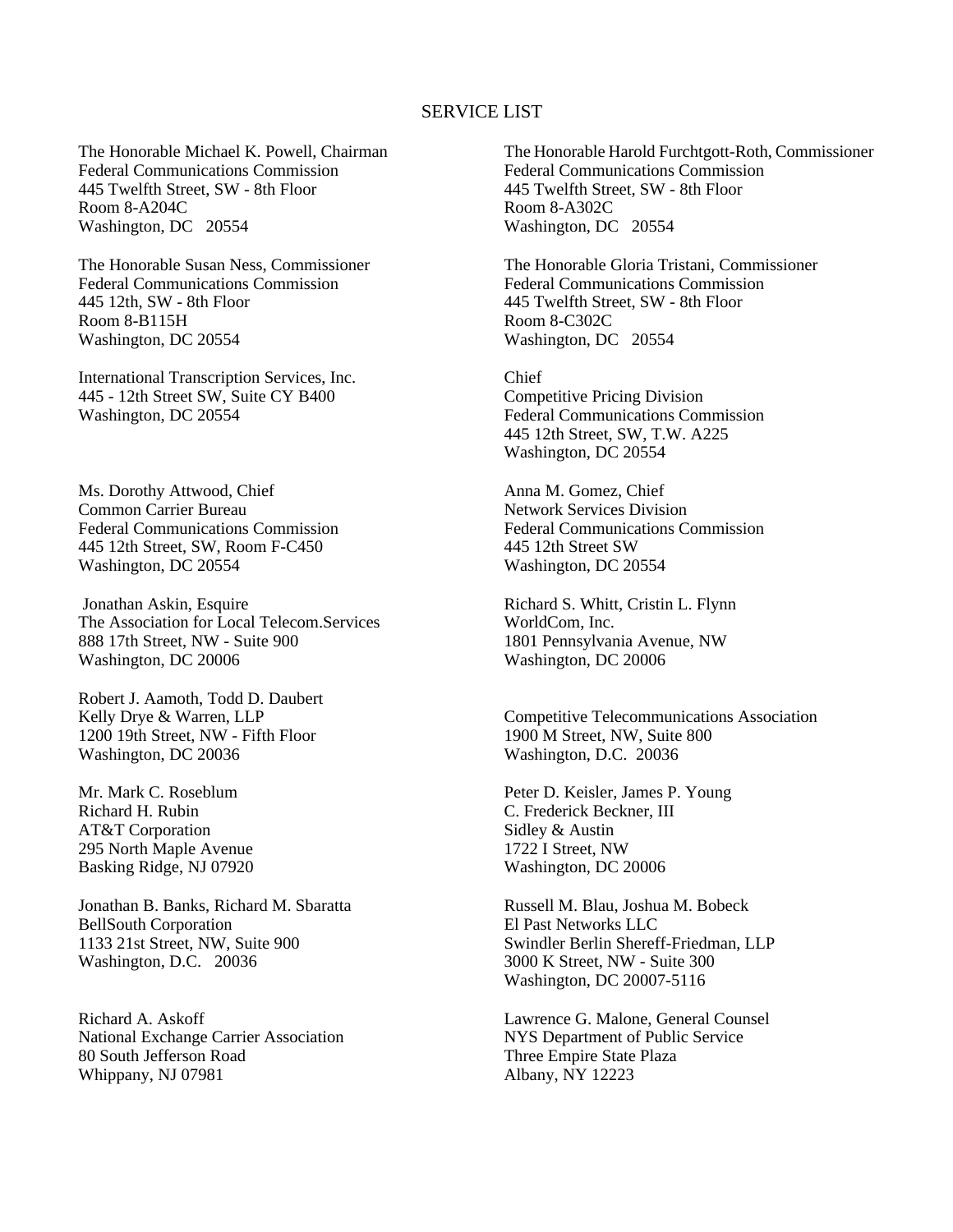Robert B. McKenna, Sharon J. Devine Melissa Newman Qwest Communications 1020 19th Street, NW, Suite 700 Washington, DC 20036

Michael E. Glover, Edward Shakin Verizon Telephone Companies 1320 North Court House Road, 8th Floor Arlington, Virginia 22201

Thomas Jones, A. Renee Callahan, Christi Shewman Wilkie Farr & Gallagher Three Lafayette Centre 1155 21st Street, NW Washington, DC 20036

Alexis Rosen Epana Networks. Inc. 15 West 18th Street, 15th Floor New York, NY 10011

Erik J. Cecil Cole, Rawid & Braverman, LLP 1919 Pennsylvania Avenue, Suite 200 Washington, D.C. 20006

Michael J. Shirtley, III John S. Morabito Global Crossing North America, Inc. 180 South Clinton Avenue Rochester, NY 14646

L Marie Guillory, Daniel Mitchell National Telephone Cooperative Association 4121 Wilson Boulevard, 10th Floor Arlington, VA 22203

Jeffrey S. Linder Wiley Rein & Fielding 1776 K Street NW Washington, DC 20007

Gerard J. Duffy - Western Alliance Blooston, Mordkofsky, Dickens, Duff & Prendergast 2120 L Street NW, Suite 300 Washington DC 20037

Gary L. Phillips, Paul Mancini Roger K. Toppins SBC Communications, Inc. 1401 Eye Street, NW - Suite 1100 Washington, DC 20005

Leon M. Kestenbaum, Jay Keithley Sprint Corporation 401 9th Street, NW - Suite 400 Washington, DC 20004

Lawrence Sarjeant, Keith Townsend Linda L Kent, .John W. Hunter, Julie E. Rones United States Telecom Association 1401 H Street, NW, Suite 600 Washington, DC 20005-2164

Kevin W. Brown Quantum Telecommunications, Inc. 4080 Water Tank Road Manchester, MD 21101

Richard Metzger, Pamela Arluk Focal Communications Corporation 7799 Leesburg Pike, Suite 850 North Falls Church, VA 22043

Margot Smiley Humphrey Holland & Knight 2099 Pennsylvania Avenue, Suite 100 Washington, DC 20006

Chuck Goldfarb, Henry Hultquist Alan Buzacott Worldcom, Inc. 1133 19th Street NW Washington, DC 20006

Stuart Polikoff Organization for the Promotion & Advancement of Small Telephone Companies 21 Dupont Circle, NW, Suite 700 Washington, D.C. 20036

Joe D. Edge, Tina M. Pidgeon General Communications, Inc. Drinker Biddle & Reath LLP 1500 K Street, NW, Suite 1100 Washington, DC 20007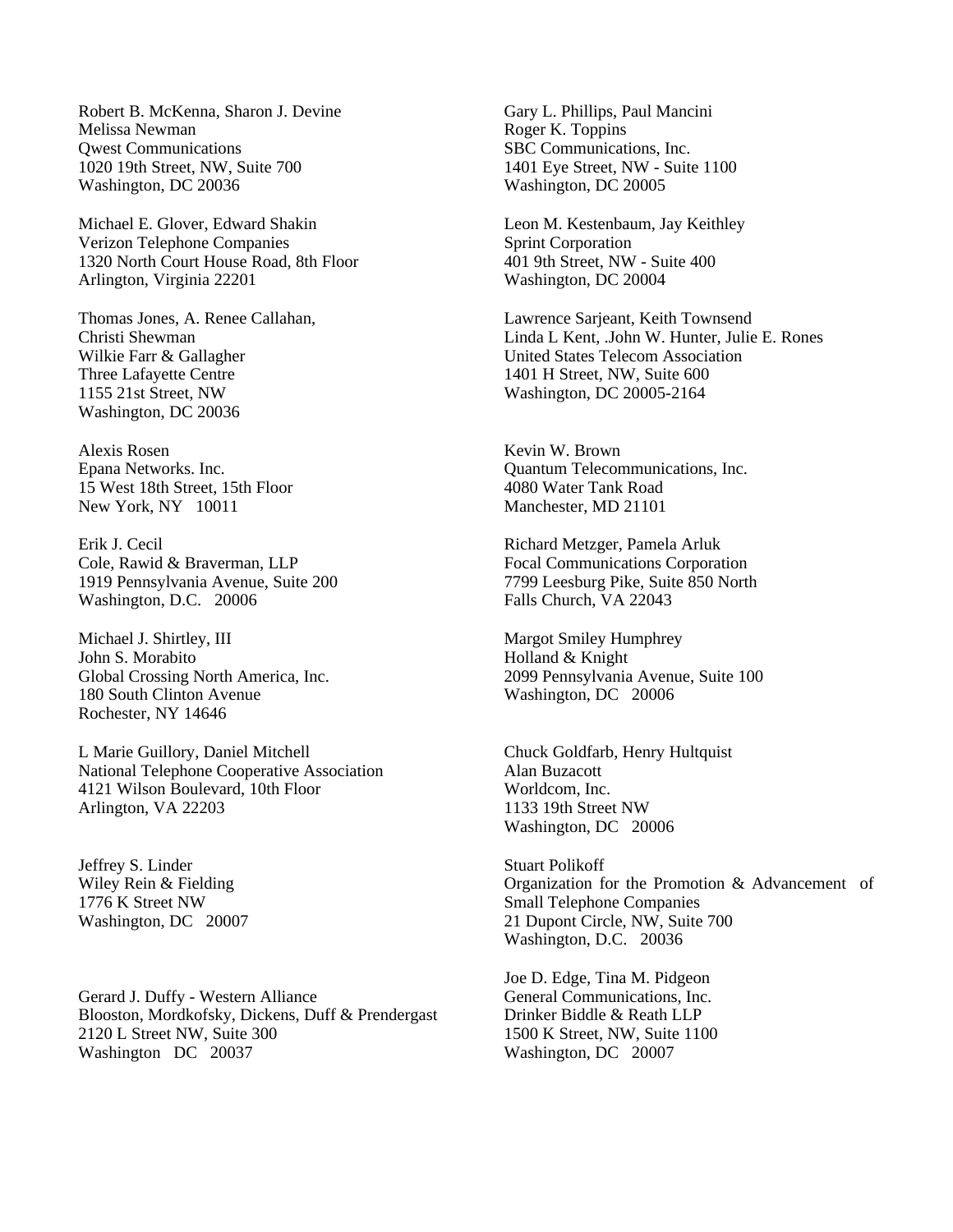Lawrence R. Freedman Norlight Telecommunications, Inc. Fleischman & Walsh, LLP 1400 16th Street, NW, 6th Floor Washington, DC 20006

Alabama Public Service Commission Post Office Box 304260 Montgomery, Alabama 36130-4260

Mary Adu Public Utilities Commission State of California 505 Van Ness Avenue San Francisco, California 94102

Peter Arth, Jr., Edward W. O'Neill Ellen S. Levine California Public Utilities Commission 505 Van Ness Avenue San Francisco, California 94102

Marlene L. Johnson, Chairperson District of Columbia Public Service Commission 717 14th Street, NW Washington, DC 20005

Georgia Public Service Commission 244 Washington Street, SW Atlanta, Georgia 30334-5701

Sarah A. Naumer Illinois Commerce Commission State of Illinois Building 160 N LaSalle - Suite C-800 Chicago, Illinois 60601

Sandy Ibaugh Indiana Utility Regulatory Commission 901 State Office Building Indianapolis, Indiana 46204

Mary Street Iowa Utilities Board Lucas Building, 5th Floor Des Moines, Iowa 50316

Mark E. Brown Michael J. Huebner BroadRiver Communications Company 13000 Deerfield Parkway, Suite 210 Alpharetta, GA 30004

Sam Loudenslager Arkansas Public Service Commission Post Office Box C-400 Little Rock, Arkansas 72203

Helen M. Mickiewicz Senior Staff Attorney California Public Utilities Commission 505 Van Ness Avenue San Francisco, California 94102-3298

Virginia J. Taylor Richard A. Elbrecht California Department of Consumer Affairs 400 R Street, Suite 3090 Sacramento, California 96814-6200

Charles J. Beck, Deputy Public Counsel Office of the Public Counsel 111 West Madison Street 812 Claude Pepper Building Tallahassee, Florida 32399-1400

Marsha H. Smith Idaho Public Utilities Commission Statehouse Boise, Idaho 83720

Harold L. Stoller, Richard S. Wolters Special Assistants Attorney General Illinois Commerce Commission 527 East Capitol Avenue Springfield, Illinois 62792-9280

Diane Munns Iowa Utilities Board 350 Maple Street Des Moines, Iowa 50319

Joel B. Shifman Maine Public Utility Commission State House Station 18 Augusta, Maine 04865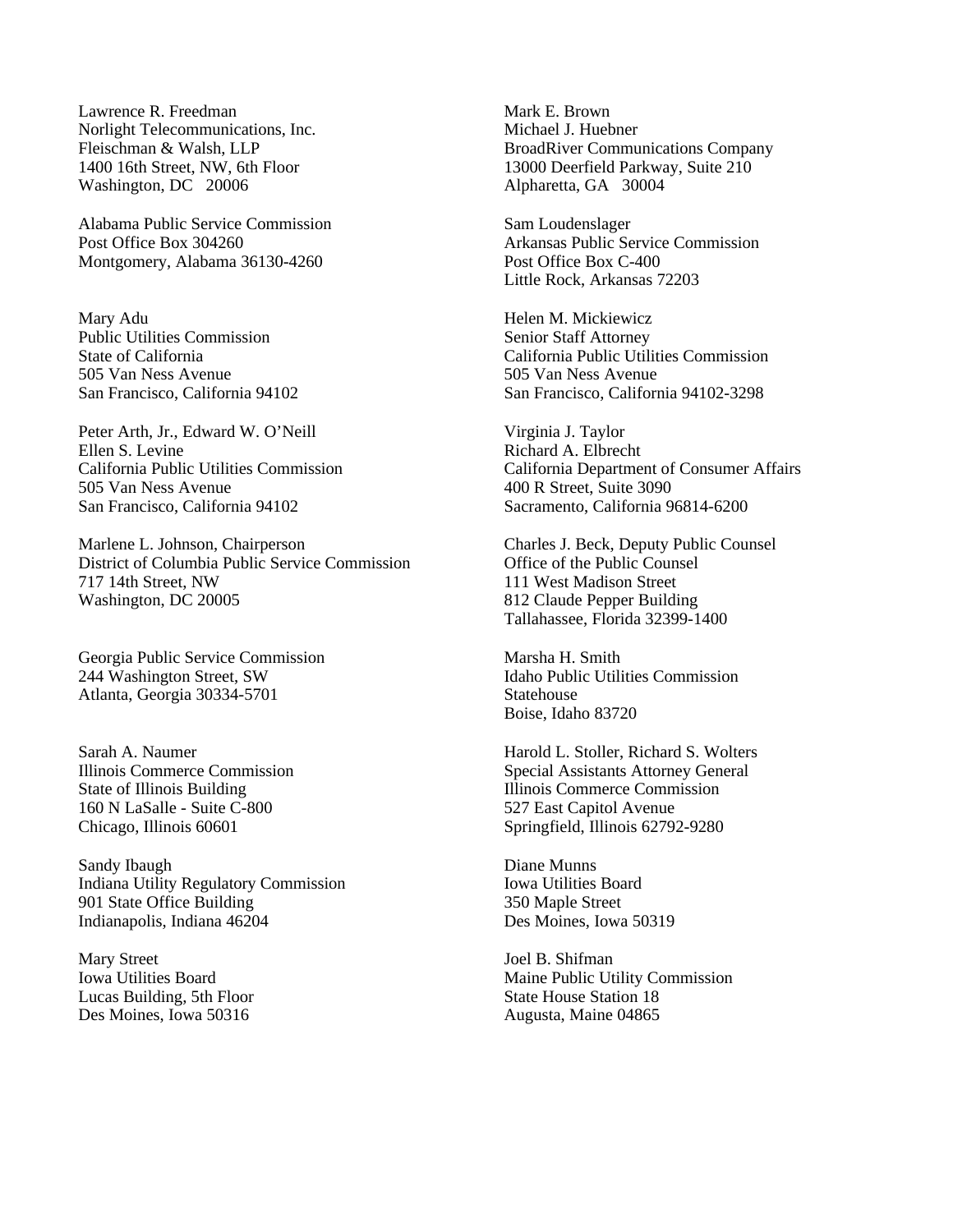Glen F. Ivey, Chairman Maryland Public Service Commission 6 St. Paul Street 16th Floor Baltimore, Maryland 21202-6806

Janet G. Besser, James Connelly W. Robert Keating Massachusetts Dept of Telecom & Energy 1 South Sta, Suite 2 Boston, Massachusetts 02110-2212

Ann Seha Assistant Attorney General Manager, Public Utilities Division 121 7th Place East, Suite 350 St. Paul, Minnesota 55101

Roger W. Steiner, Assistant General Counsel Missouri Public Service Commission Post Office Box 360 Jefferson City, Missouri 65102

Deonne Brunning Nebraska Public Service Commission l200 N Street Lincoln, Nebraska 68508

Lawrence G. Malone, General Counsel New York Department of Public Service Three Empire State Plaza Albany, New York 12223-1350

Ann E. Henekener Assistant Attorney General Public Utilities Section 180 East Broad Street Columbus, Ohio 43266-0573

Edward Morrison Oregon Public Utilities Commission Labor and Industries Building, Room 330 Salem, Oregon 97310

James Lanni Rhode Island Division of Public Utilities 100 Orange Street Providence, Rhode Island 02903

Richard A. Muscat, Assistant Attorney General Consumer Protection Division Public Agency Representation Section Post Office Box 12548, Capitol Station Austin, Texas 78711-2548

Karlen J. Reed Commonwealth of Massachusetts Office of Consumer Affairs & Business Regulation 1 South St, Suite 2 Boston, Massachusetts 02110-2212

Ronald Choura Michigan Public Service Commission 6545 Mercantile Way Lansing, Michigan 48910

Gordon L. Persinger Missouri Public Service Commission Post Office Box 360 Jefferson City, Missouri 65102

Robin McHugh Montana Public Service Commission Post Office Box 202601 Helena, Montana 59620-2601

Keikki Leesment New Jersey Board of Public Utilities 2 Gateway Center Newark, New Jersey 07102

Maureen O. Helmer, General Counsel New York State Department of Public Service 3 Empire State Plaza Albany, New York 12223

Maribeth D. Swapp Deputy General Counsel Oklahoma Corporation Commission 400 Jim Thorpe Building Oklahoma City, Oklahoma 73105

Veronica A. Smith, Deputy Chief Counsel Pennsylvania Public Utility Comm. Post Office Box 3265 Harrisburg, Pennsylvania 17105-3265

Richard Collier, Chief Counsel Tennessee Regulatory Authority 460 James Robertson Parkway Nashville, Tennessee 37243-0505

Charles F. Larken Vermont Department of Public Service 120 State Street Montpelier, Vermont 05602